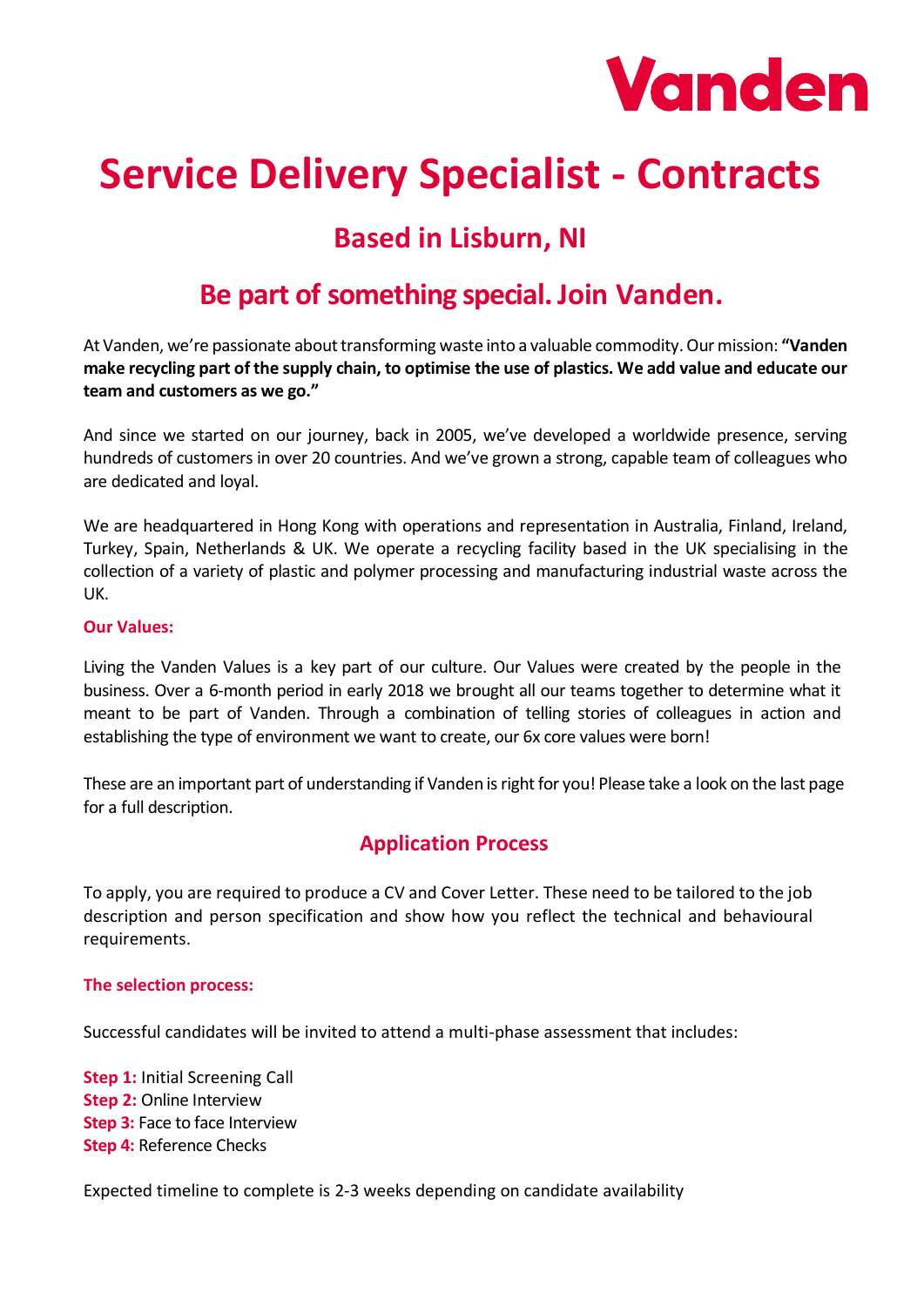## **Job Summary**

Our ideal candidate will be flexible in approach and mindset. They will thrive in a fast-moving environment that involves communicating with colleagues across the world, managing dynamic market conditions and react quickly to changing priorities.

Contribute to enhancing existing systems and the rolling out of new ERP systems to increase efficiencies in business processes that lead to higher levels of client satisfaction, higher quality data or faster reporting.

Managing supplier and internal stakeholder expectations in relation to completing contractual paperwork, compliance, and fulfilment within predetermined deadlines.

# **Essential Duties & Responsibilities**

- **>** Raise purchase orders and sales contracts using in house Microsoft systems
- Assist Business Development Staff with contract development
- Communicating with global customers in relation to compliance issues, licensing
- **>** Raise proforma invoices for customers
- Processing new customer and new supplier forms and updating various in-house spreadsheets
- Assisting with various in-house reporting requirements
- Ad hoc duties as and when required and not limited within the role including cross training to facilitate interdepartmental leave
- Answering telephone calls and dealing with new supplier and customer queries in a timely and professional manner

### **Person Specification**

#### (all criteria are essential unless otherwise indicated)

#### Knowledge (Education & Related Experience):

- Must have a minimum of Grade C in GCSE Maths and English
- > Knowledge of multiple currencies
- **K** Knowledge of logistics industry is desirable
- > Microsoft Office Suite
- 2<sup>nd</sup> language advantageous

#### Skills & Abilities:

- Telephone answering skills to communicate effectively with key stakeholders including our global offices
- > Good communication skills
- > Excellent knowledge of excel
- Able to work well in a team and build rapport quickly
- Excellent organisational and time-management skills
- You can be trusted in every respect to apply high standards in all that you do
- Well organised, independent worker who needs little supervision and excels at planning and execution of their work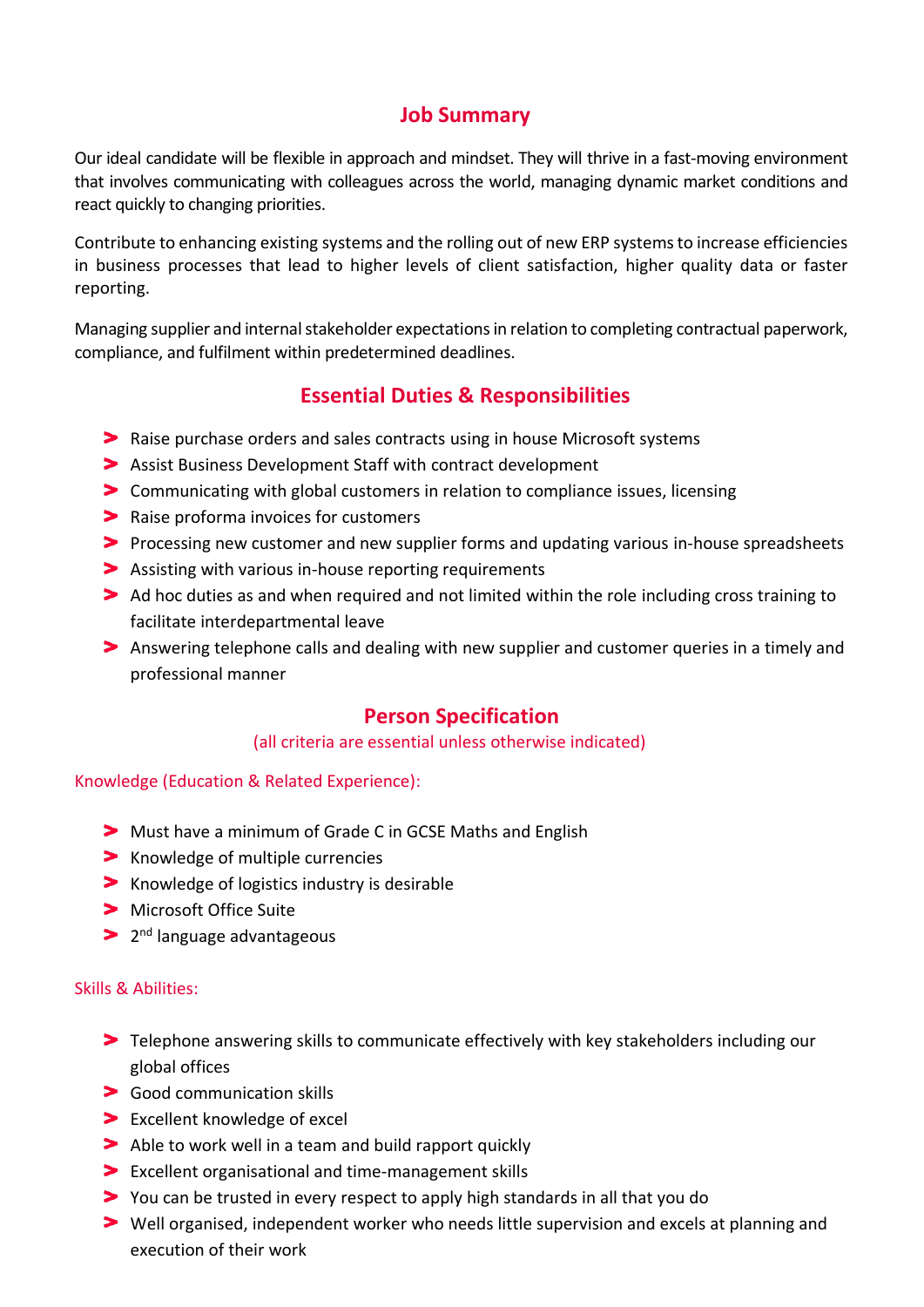#### Competencies:

- > Action oriented
- > Builds strong relationships
- > Curious and creative
- Driven to learn and follow internal processes, yet happy to suggest improvements
- > Empathetic towards others
- $\blacktriangleright$  Investigative
- Resilient approach able to own failures, learn from mistakes and push to improve
- > Open minded and seeks feedback
- Self-aware and self-reflective
- > Trustworthy

# **MISSION & VISION**

#### **MISSION:**

• Vanden make recycling part of the supply chain to optimise the use of plastics. We add value and educate our team and customers as we go.

#### **VISION:**

• To be the company that creates the most value from plastic waste. Producing quality commodities and products or empowering others to do so.

# **VANDEN VALUES**

#### **Teamwork**

• We pull together as one unit, not just with those in front of us, but with all of our colleagues spanning multiple continents and cultures. We seek honesty and excellence to bring out the best in each other and do so without ego. Our collective knowledge and willingness to question is our superpower.

#### **Add Value**

• In absolutely everything we do. We add value to our people, customers and product through constant education and optimisation. Vanden exceeds expectations in the Service of our customers, using each encounter as an opportunity to sharpen our skills and add more value than anyone else. When in doubt, we ask ourselves – "Am I adding value?"

#### **Growth**

• Challenge ourselves and each other to learn new things and improve our skills. Be curious and industrious to redefine the boundaries of our knowledge, service and market. We're proud of our battle scars as our failures will always be the greatest opportunity for growth.

#### **Ownership**